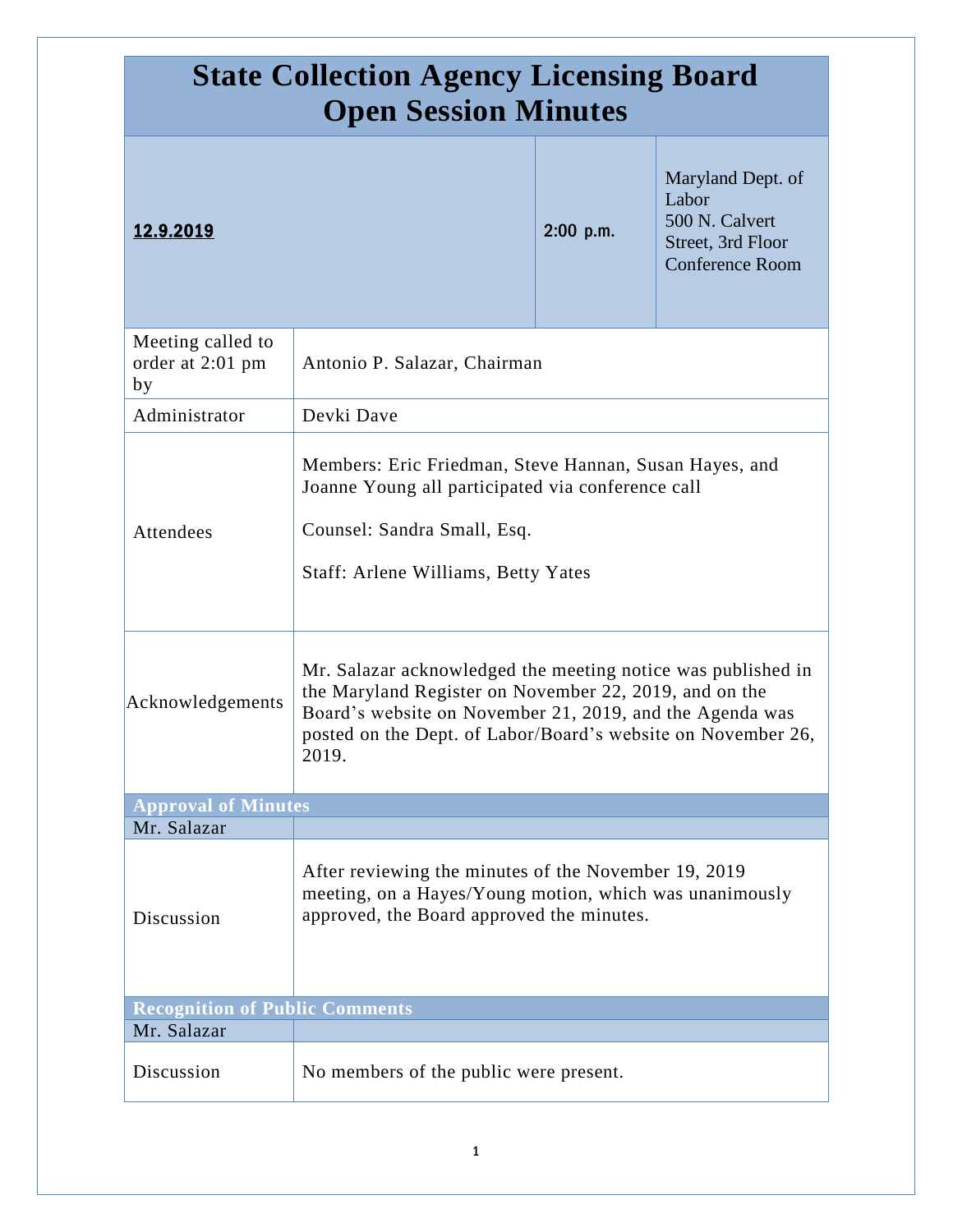| 1. Non-Depository Licensing Unit Report |                                                                                                                                                                                                                                                                                                                                                                                                                                                                                                                                                                                                                                                                                                                                                                                                                                                                                                                                                                                                                                                                                                                                                                           |  |
|-----------------------------------------|---------------------------------------------------------------------------------------------------------------------------------------------------------------------------------------------------------------------------------------------------------------------------------------------------------------------------------------------------------------------------------------------------------------------------------------------------------------------------------------------------------------------------------------------------------------------------------------------------------------------------------------------------------------------------------------------------------------------------------------------------------------------------------------------------------------------------------------------------------------------------------------------------------------------------------------------------------------------------------------------------------------------------------------------------------------------------------------------------------------------------------------------------------------------------|--|
| Ms. Yates                               |                                                                                                                                                                                                                                                                                                                                                                                                                                                                                                                                                                                                                                                                                                                                                                                                                                                                                                                                                                                                                                                                                                                                                                           |  |
| Discussion                              | Ms. Yates advised the Board that each entity's application and<br>supporting materials for licensure had been reviewed and found<br>to have satisfied the licensing qualifications. Ms. Hayes asked<br>about the license for Community Services Group, LLC in light of<br>the discussion of an enforcement action at the last meeting. Mr.<br>Salazar recommended the Board discuss the MOU as scheduled in<br>the closed session per the agenda, and reopen the meeting to vote<br>on the license application. Ms. Yates proceeded to recommend<br>that the Board issue collection agency licenses to the following<br>entities: Accredited Collection Service, Inc, The Great Atlantic<br>Group, LLC, Abrahamsen Gindin LLC, First Works Capital<br>Solutions, LLC, Ceteris Asset Solutions LLC, Pinnacle Law<br>Group of CA, Inc $A/K/A$ Pinnacle law, Lyons, Doughty &<br>Veldhuis PC (branch).<br>Ms. Yates also informed the Board that there were no Change in<br>Control notices since the last board meeting.<br>On a Hayes/Hannan motion, which was unanimously approved,<br>the Board voted to issue licenses to all 7 applicants recommended<br>by Ms. Yates. |  |

| 1. Chairman's Statement – Closing the Session |                                                                                                                                          |  |
|-----------------------------------------------|------------------------------------------------------------------------------------------------------------------------------------------|--|
| Mr. Salazar                                   |                                                                                                                                          |  |
| Discussion                                    | Mr. Salazar gave the Chairman's Statement. On a<br>Hannan/Hayes motion, which was unanimously approved, the<br>Board closed the session. |  |
| <b>Re-Opened Session</b>                      |                                                                                                                                          |  |
| Mr. Salazar                                   |                                                                                                                                          |  |